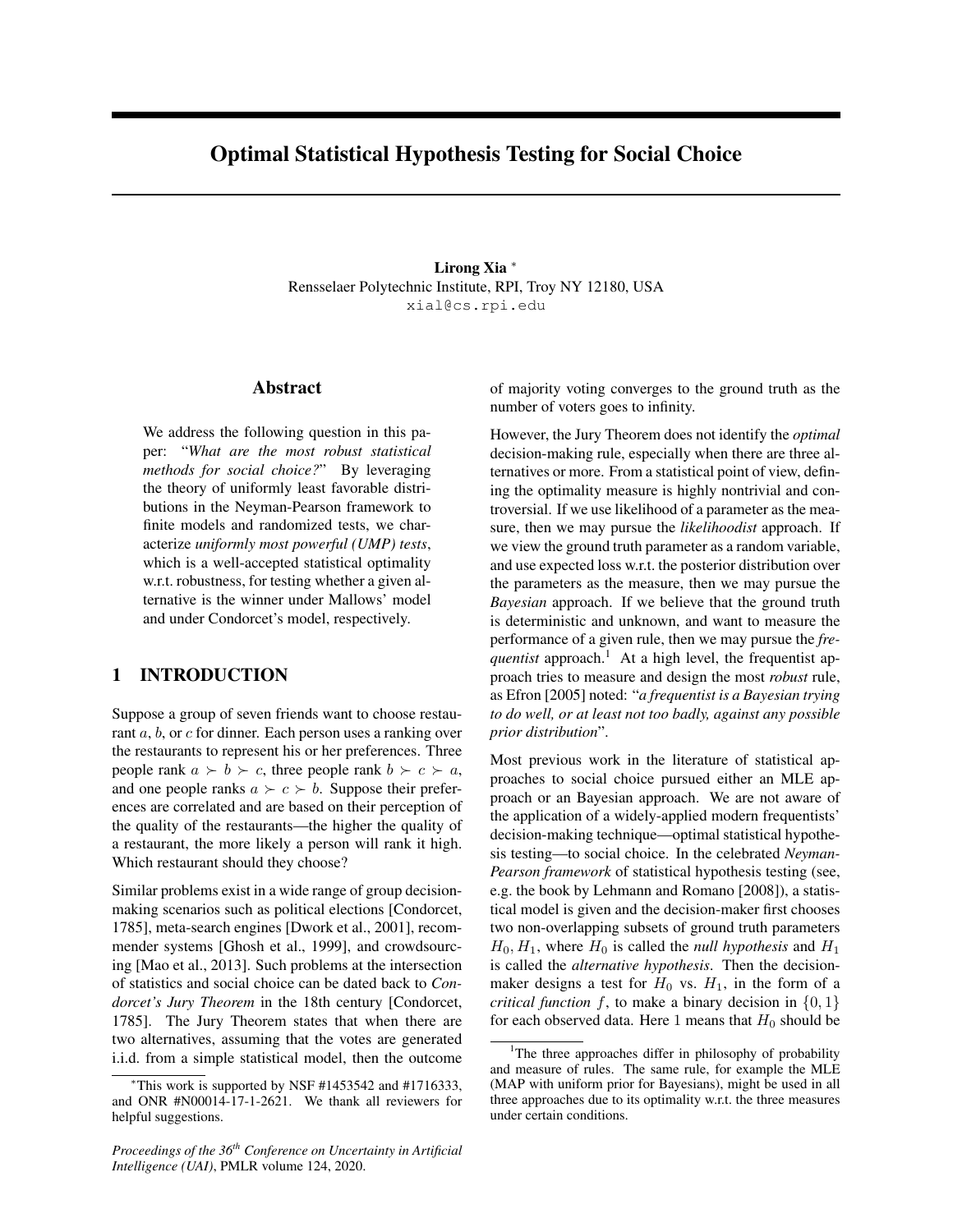rejected and 0 means that there is a lack of evidence to reject  $H_0$ . We note that the role of  $H_0$  and  $H_1$  are not the same, namely a *A* vs. *B* test is different from a *B* vs. *A* test.

While many generic hypothesis testing methods can be applied, such as the *generalized likelihood ratio tests* [Hoeffding, 1965, Zeitouni et al., 1992], how to make an optimal social choice w.r.t. frequentists' measure is still an open question.

Our Contributions. We answer the question of optimal hypothesis testing for social choice by characterizing *uniformly most powerful (UMP)* tests for various combinations of  $H_0$  and  $H_1$  for winner determination under two popular models for rank data: Mallows' model and Condorcet's model. UMP is a strong notion of optimality for hypothesis testing. A test  $f$  is evaluated by two criteria: its *size* (or *level of significance*), which is its worst-case probability to wrongly reject  $H_0$ , and its *power*, which is its probability to correctly reject  $H_0$ . The power of a test is evaluated at each  $h_1 \in H_1$ . A level- $\alpha$  test *f* is a UMP test, if it has the highest power at every  $h_1 \in H_1$  among all tests whose sizes are no more than  $\alpha$ .

We focus on two types of tests for a given alternative *a*: the *non-winner tests*, where  $H_0$  represents *a* being the winner<sup>2</sup>; and the *winner tests*, where  $H_1$  represents *a* being the winner. Our main results are summarized in Table 1.

|                | Non-winner                   | Winner                       |  |
|----------------|------------------------------|------------------------------|--|
|                | $(H_0 = \{a \text{ wins}\})$ | $(H_1 = \{a \text{ wins}\})$ |  |
| <b>Mallows</b> | $Y&N$ (Thm. 1, 2)            | Y&N (Thm. 3,4,5)             |  |
| Condorcet      | $Y&N$ (Thm. 6, 7)            | Y(Thm. 8)                    |  |

Table 1: UMP tests for Mallows' model and Condorcet's model. "Y" in Condorcet-Winner means that for any 0 *<*  $\alpha$  < 1, there exists a level- $\alpha$  UMP winner test for  $\overline{H}_1$  vs.  $H_1$ . "Y&N" means that for some  $\alpha$ , no level- $\alpha$  UMP test exists for  $H_0 = H_1$ ; but a UMP test exists for all levels for some natural special cases.

For example, "Y&N" in Mallows-Non-winner in Table 1 means that for some  $\alpha$ , no level- $\alpha$  UMP test exists for  $H_0$  vs.  $\overline{H}_0$ , where  $H_0$  consists of rankings where a given alternative *a* is ranked at the top. On the other hand, for some  $H_1$ , a level- $\alpha$  UMP test exists for all  $0 < \alpha < 1$ . In fact, Theorem 2 characterizes all such  $H_1$ 's.

In particular, we obtained a complete characterizations of  $H_1$  for which UMP non-winner tests (that is, when  $H_0$ models "*a* wins") exist, under Mallows' model (Theorem 2) and under Condorcet's model (Theorem 7). Technically, to obtain the characterizations, we leverage the theory of *uniformly least favorable distributions* to finite models and randomized tests (Lemma 3, 4, 6, 7). These lemmas generalize the key theorems by Reinhardt Reinhardt [1961] that only hold for continuous parameter space, and they might be of independent interest.

Significance of results. Our results provide the first theoretical characterization of robust social choice w.r.t. frequentists' measure. Practically, the UMP winner tests in the Condorcet-Winner column can be used for testing whether a given alternative *a* is a winner by appropriately setting  $H_0$  while fixing  $H_1$  to represent "*a* wins".

Proof techniques. This paper focuses on *composite vs. composite* tests, where both  $H_0$  and  $H_1$  contain more than one element. Many results in this paper are proved by applying Lemma 2 (Theorem 3.8.1 and Corollary 3.8.1 in [Lehmann and Romano, 2008]), which offers necessary and sufficient conditions for composite vs. simple tests. However, applying Lemma 2 is more challenging than it appears—the key is to come up with a *uniformly least favorable distribution* that satisfies the conditions in Lemma 2 *for all elements in*  $H_1$ , and such distribution is not guaranteed to exist. As we show later in the paper, such distributions indeed exist for nonwinner tests for Mallows' model and Condorcet's model respectively, and it is non-trivial to verify that they satisfy conditions in Lemma 2. In fact, to this end, we proved new properties (Lemma 5 and Lemma 8 in the appendix) about Mallows' model and new general theorems (Lemma 6 and 7) that can be applied to Condorcet's model, which might be of independent interest.

Related Work and Discussions. Marden [1995] applied the Neyman-Pearson Lemma (Lemma 1) for simple vs. simple tests under Mallows, as illustrated in Example 2. Most previous work in statistical approaches in social choice focused on extending the Condorcet Jury Theorem and proving asymptotic results [Gerlinga et al., 2005, Nitzan and Paroush, 2017]. Previous work focused on using commonly-studied voting rules designed for elections [Conitzer and Sandholm, 2005, Caragiannis et al., 2016], maximum likelihood estimators [Conitzer and Sandholm, 2005, Xia and Conitzer, 2011], or Bayesian estimators [Young, 1988, Procaccia et al., 2012, Pivato, 2013, Elkind and Shah, 2014, Azari Soufiani et al., 2014, Xia, 2016]. We are not aware of a previous work on UMP tests for deciding whether a given alternative wins or not in social choice context.

Compared to previous MLE and Bayesian approaches to social choice, optimal rules characterized in this pa-

<sup>&</sup>lt;sup>2</sup>This setting is called a "non-winner test" because when  $H_0$ is rejected, *a* should not be selected as the winner.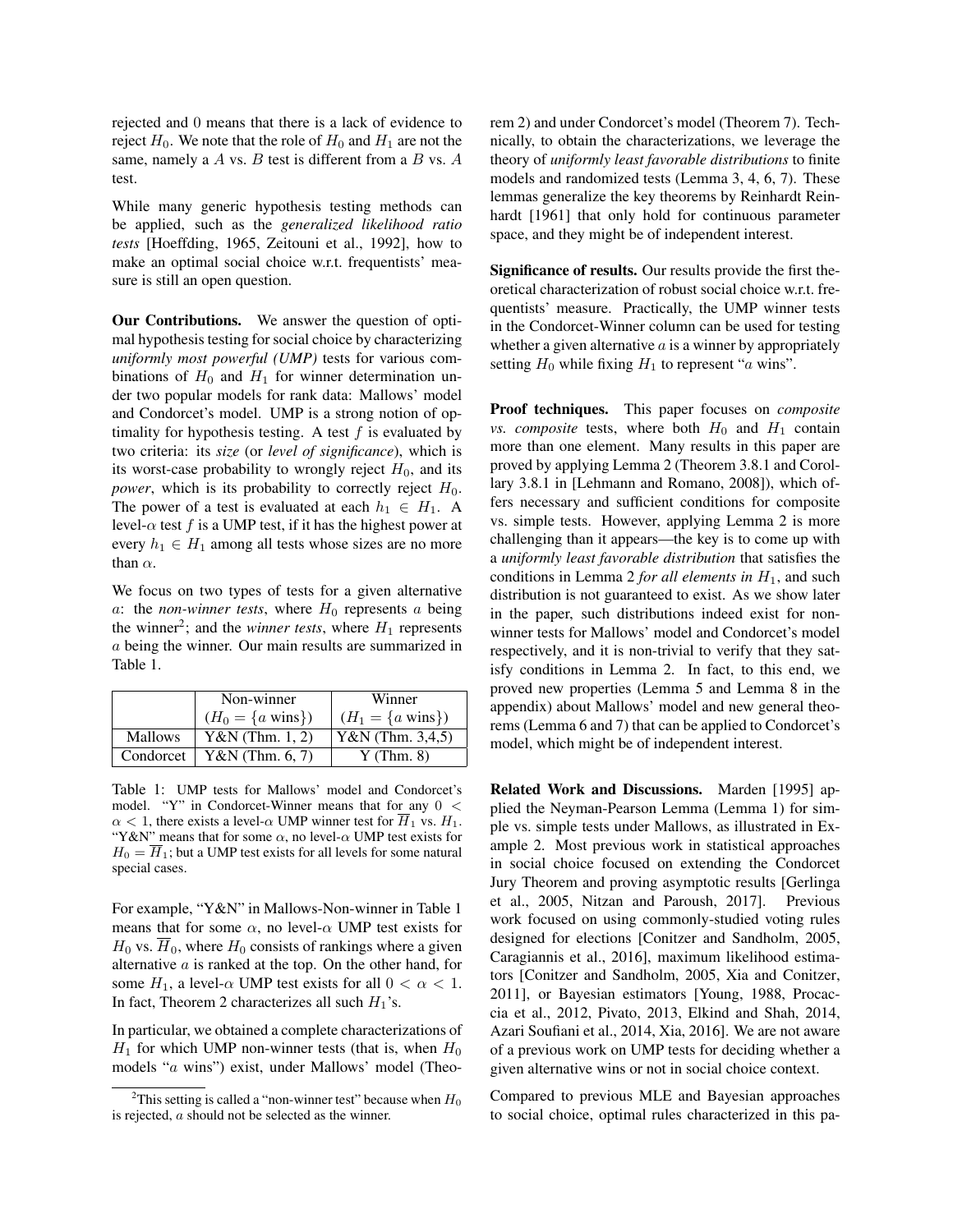per are more robust because it offers the best worst-case guarantee against an adversary who controls the ground truth parameter. As in the general Bayesian vs. Frequentists debate, this does not mean that one approach is better than another, because the measures of performance are different.

### 2 PRELIMINARIES

Let  $A = \{a_1, \ldots, a_m\}$  denote a set of  $m \geq 2$  alterna*tives* and let  $\mathcal{L}(\mathcal{A})$  denote the set of all linear orders over *A*. Let *n* denote the number of agents. Each agent's preferences are represented by a linear order in  $\mathcal{L}(\mathcal{A})$ . We often use  $V = [a \succ b \succ \cdots]$  to denote a ranking, and write  $a \succ_V b$  if *a* is preferred to *b* in *V*. Let  $P_n$  denote the collection of *n* agents' votes, called an *(n-)profile*. For any profile *P* and any pair of alternatives *a, b*, we let  $P(a \succ b)$  denote the number of votes in *P* where *a* is preferred to *b*.

The *weighted majority graph (WMG)* of *P*, denoted by WMG(*P*), is a directed weighted graph where the weight  $w_P(a \succ b)$  on any edge  $a \rightarrow b$  is  $w_P(a \succ b) = P(a \succ b)$  $b) - P(b \succ a)$ . By definition  $w_P(a \succ b) = -w_P(b \succ b)$ *a*). For example, the WMG of the profile  $P_7$  of seven linear orders mentioned in the beginning of Introduction has weights  $w_{P_7}(a \succ b) = w_{P_7}(a \succ c) = 1$  and  $w_{P_7}(b \succ c) = 5.$ 

Statistical Models for Rank Data. A statistical model  $M = (S, \Theta, \vec{\pi})$  has three parts: the *sample space S*, which is composed of all possible data; the *parameter space*  $\Theta$ ; and the probability distributions  $\vec{\pi} = {\pi_{\theta}}$ :  $\theta \in \Theta$ . If both *S* and  $\Theta$  contain finitely many elements, then we call *M* a *finite model*. For any pair of linear orders *V,W* in *L*(*A*), let KT(*V,W*) denote the *Kendall-tau distance*, which is the total number of pairwise disagreements between *V* and *W*. Formally,

$$
KT(V, W) = # \left\{ \begin{array}{c} \{a, b\} \subseteq \mathcal{A} : [a \succ_V b \text{ and } b \succ_W a] \\ \text{or } [b \succ_V a \text{ and } a \succ_W b] \end{array} \right\}
$$

Definition 1 (Mallows' model with fixed dispersion [Mallows, 1957]) *Given the dispersion* 0 *<*  $\varphi$  < 1, Mallows' model *is denoted by*  $\mathcal{M}^{Ma}$  =  $(L(A)^n, L(A), \vec{\pi})$ *, where n linear orders are i.i.d. generated, the parameter space is*  $\mathcal{L}(\mathcal{A})$  *and for any*  $V, W \in$  $\mathcal{L}(\mathcal{A}), \pi_W(V) = \frac{1}{Z} \varphi^{KT(V,W)},$  where *Z* is the normaliza*tion factor.*

Condorcet's model differs from Mallows' model by allowing ties in the ground truth and in data. Formally, let  $B(A)$  denote the set of all irreflexive, antisymmetric, and total *binary relations* over *A*. We have  $\mathcal{L}(\mathcal{A}) \subseteq \mathcal{B}(\mathcal{A})$  and the Kendall-tau distance is extended to  $\mathcal{B}(\mathcal{A})$  by counting the number of pairwise disagreements.

Definition 2 (Condorcet's model for binary relations with fixed dispersion) *Given the dispersion* 0 *<*  $\varphi$  < 1, Condorcet's model *is denoted by*  $\mathcal{M}^{C_0}$  $(B(A)^n, B(A), \vec{\pi})$ , where the parameter space is  $B(A)$ *and for any*  $W \in \mathcal{B}(\mathcal{A})$  *and*  $V \in \mathcal{B}(\mathcal{A})$ ,  $\pi_W(V) =$  $\frac{1}{Z}\varphi^{KT(V,W)}$ , where *Z* is the normalization factor.

In classical Condorcet's model [Condorcet, 1785, Young, 1988], the sample space consists of linear orders and the parameter space consists of binary relations. The model in Definition 2 is a variant of Condorcet's model, where the sample space consists of binary relations. In other words, each agent is allowed to use a binary relation to represent his or her preferences—transitivity is not required as in classical Condorcet's model or Mallows' model.

Statistical Hypothesis Testing: The Neyman-Pearson Framework. Given a statistical model  $M = (S, \Theta, \vec{\pi})$ , the decision-maker first chooses two non-overlapping subsets of parameters  $H_0, H_1 \subseteq \Theta$ , where  $H_0$  is called the *null hypothesis* and  $H_1$  is called the *alternative hypothesis*. The goal of hypothesis testing is to decide whether the ground truth parameter is in *H*<sup>0</sup> (*retaining* the null hypothesis) or in *H*<sup>1</sup> (*rejecting* the null hypothesis), based on the observed data  $P \in \mathcal{S}$ . To simplify notation, we let 0 denote retain and let 1 denote reject. A test is characterized by a (randomized) *critical function*  $f : S \rightarrow [0,1]$  such that for any  $P \in \mathcal{S}$ , with probability  $f(P)$  the outcome of testing is 1 (reject). When  $H_0$  (or  $H_1$ ) contains a single parameter, it is called a *simple* hypothesis; otherwise it is called a *composite* hypothesis.

A test *f* is often evaluated by its *size* and *power*. The size of  $f$  is the maximum probability for  $f$  to wrongly outputs 1 when the ground truth is in  $H_0$  (such cases are called Type I errors or false positives), where the max is taken over all parameters in  $H_0$ . More precisely, for any  $h_0 \in H_0$ , we let Size( $f, h_0$ ) =  $E_{P \sim \pi_{h_0}} f(P)$ , and  $Size(f) = sup_{h_0 \in H_0} Size(f, h_0)$ . If the size of *f* is  $\alpha$ , then *f* is called a *level*- $\alpha$  test. For any  $h_1 \in H_1$ , the power of  $f$  at  $h_1$  is the probability that  $f$  correctly outputs 1 when the ground truth is  $h_1$ . More precisely, we let Power $(f, h_1) = E_{P \sim \pi_{h_1}} f(P)$ , where the expectation is take over randomly generated profiles from  $\pi_{h_1}$ . We would like a test *f* to have low size and high power, but often tradeoffs must be made.

Example 1 *Let <sup>M</sup>Ma denote a Mallows' model with*  $m = 3$  *and*  $n = 1$ *. Let*  $\mathcal{A} = \{1, 2, 3\}$ ,  $h_1 = [1 \succ 2 \succ 3]$ , *and let H*<sup>0</sup> *denote the other rankings. Let f be a test*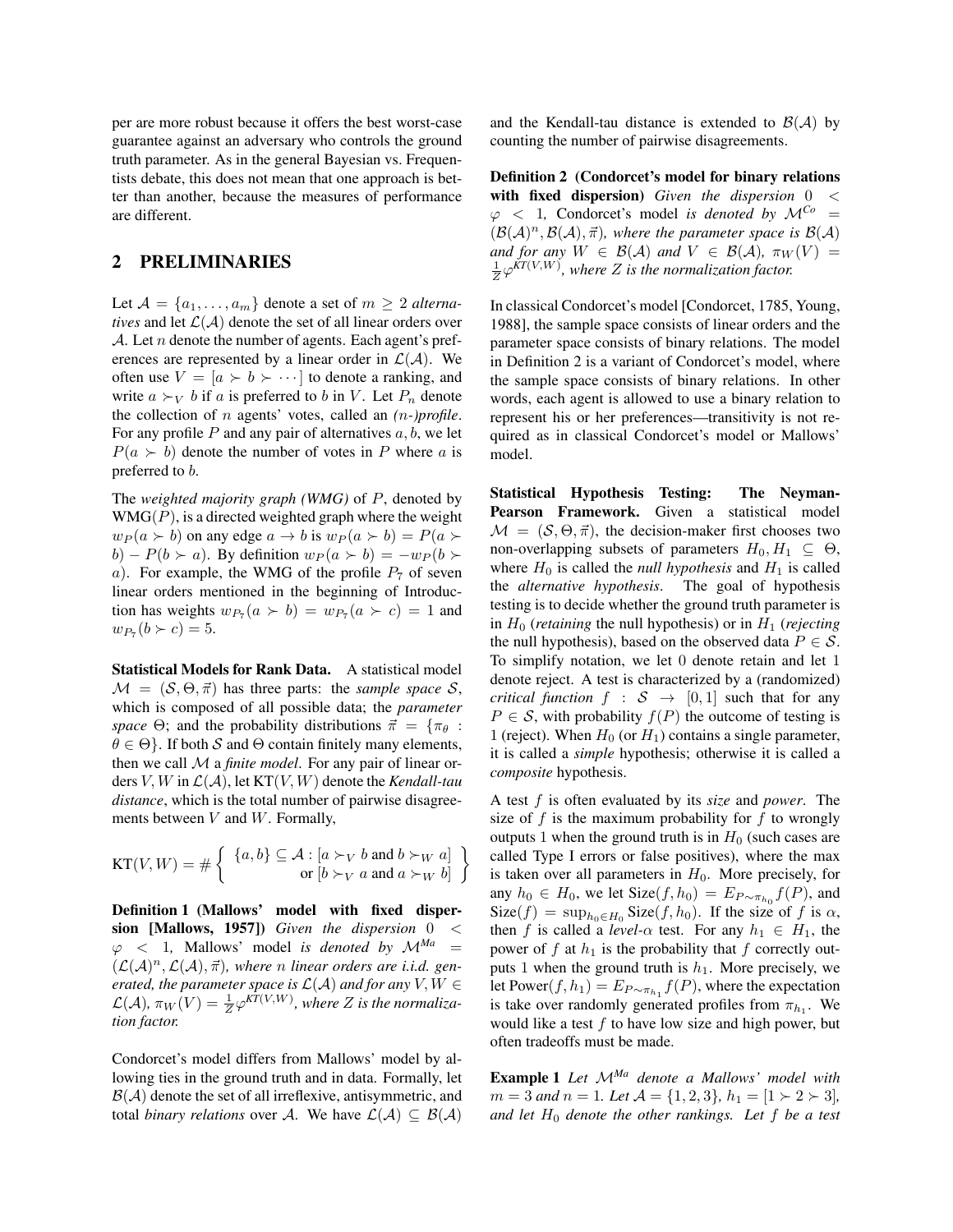*where*  $f(1 \succ 2 \succ 3) = 1, f(2 \succ 1 \succ 3) = f(1 \succ 3)$  $3 \succ 2$ ) = 0.5*, and f outputs* 0 *for all other rankings. We have*  $Size(f) = Size(f, 2 \succ 1 \succ 3) = Size(f, 1 \succ 3 \succ$  $2) = (0.5 + \varphi + 0.5\varphi^2)/Z$ *, where Z is the normalization factor. Power* $(f, 1 \succ 2 \succ 3) = (1 + \varphi)/Z$ *.* 

Given a statistical model M,  $H_0$ , a parameter  $h_1 \notin H_0$ , and  $0 < \alpha < 1$ , a *level-* $\alpha$  *most powerful test*  $f_{\alpha}$  is a test with the highest power among all tests whose size is no more than  $\alpha$ . For finite  $H_0$ , a most powerful test always exists and may not be unique. For composite  $H_1$ , it is possible that for different  $h_1 \in H_1$ , the most powerful tests are different. If there exists a level- $\alpha$  test  $f_{\alpha}$  that is most powerful for all  $h_1 \in H_1$ , then *f* is called a level- $\alpha$  *uniformly most powerful (UMP) test* for  $H_0$  vs.  $H_1$ . UMP is a strong notion of optimality and a UMP test may not exists.

For simple  $H_0$  vs. simple  $H_1$ , that is,  $|H_0| = |H_1| = 1$ , the fundamental lemma of Neyman and Pearson characterizes the most powerful tests as *likelihood ratio tests*, defined as follows.

Definition 3 (Likelihood ratio test) *Given a model M and*  $0 < \alpha < 1$ *. For any*  $h_0, h_1 \in \Theta$  *with*  $h_0 \neq h_1$  *and any*  $P \in \mathcal{S}$ *, we let Ratio*<sub>*h*<sub>0</sub></sub>,*h*<sub>1</sub></sub> $(P) = \frac{\pi_{h_1}(P)}{\pi_{h_0}(P)}$  *denote the* likelihood ratio *of P and let*

$$
LR_{\alpha,h_0,h_1}(P) = \begin{cases} 1 & if Ratio_{h_0,h_1}(P) > k_{\alpha} \\ 0 & if Ratio_{h_0,h_1}(P) < k_{\alpha} \\ \gamma_{\alpha} & if Ratio_{h_0,h_1}(P) = k_{\alpha} \end{cases}
$$

*denote the* level- $\alpha$  likelihood ratio test, where  $k_{\alpha} \geq 0$ *and*  $\gamma_{\alpha}$  *are chosen such that*  $Size(LR_{\alpha, h_0, h_1}) = \alpha$ *.* 

Lemma 1 (The Neyman-Pearson Lemma, see e.g. [Lehmann and Romano, 2008]) *For any simple vs.* simple test  $(h_0 \text{ vs. } h_1)$  and any  $0 < \alpha < 1$ , the *likelihood ratio test*  $LR_{\alpha,h_0,h_1}$  *is a level-* $\alpha$  *most powerful test. Moreover, any most powerful test must agree with*  $LR_{\alpha,h_0,h_1}$  *except on*  $P \in \mathcal{S}$  *with Ratio*<sub>*h*<sub>0</sub></sub>,*h*<sub>1</sub> (*P*) =  $k_\alpha$ *.* 

**Example 2** Given a Mallows' model. Let  $H_0$  =  ${h_0}$  and  $H_1 = {h_1}$ . For any *n*-profile  $P_n$ , we have Ratio( $P_n$ ) =  $\frac{\varphi^{KT(P_n,h_1)}}{\varphi^{KT(P_n,h_0)}} = \varphi^{KT(P_n,h_1)-KT(P_n,h_0)}$ . Therefore, it follows from the Neyman-Pearson lemma that for any  $0 < \alpha < 1$ , there exist  $K_{\alpha}$  and  $\Gamma_{\alpha}$  such that the following test  $f_\alpha$  is a level- $\alpha$  most powerful test: for any *n*-profile *Pn*,

$$
f_{\alpha}(P_n) = \begin{cases} 1 & \text{if } \text{KT}(P_n, h_0) - \text{KT}(P_n, h_1) > K_{\alpha} \\ 0 & \text{if } \text{KT}(P_n, h_0) - \text{KT}(P_n, h_1) < K_{\alpha} \\ \Gamma_{\alpha} & \text{if } \text{KT}(P_n, h_0) - \text{KT}(P_n, h_1) = K_{\alpha} \end{cases}
$$

*.*

 $\blacksquare$ 

For composite  $H_0$  vs simple  $H_1 = \{h_1\}$ , a generalization of the Neyman-Pearson lemma exists. The idea is to use a distribution  $\Lambda$  over  $H_0$  to compress  $H_0$  into a "combined" parameter, defined as follows.

**Definition 4** *For any*  $M = (S, \Theta, \vec{\pi})$ *, any*  $H_0 \subseteq \Theta$ *, and any*  $h_1 \in (\Theta \setminus H_0)$ *. Let*  $\Lambda$  *denote a distribution over*  $H_0$  *whose support set is denoted by Spt*( $\Lambda$ )*, and let*  $h_0^{\Lambda}$ *denote a new parameter whose distribution over S is the probabilistic mixture of*  $\{\pi_{h_0} : h_0 \in \Theta\}$  *according to*  $\Lambda$ *. For any*  $0 < \alpha < 1$  *and any*  $P \in \mathcal{S}$ *,* 

- *let*  $Ratio_{\Lambda, h_1}(P) = \frac{\pi_{h_1}(P)}{\sum_{h_0 \in H_0} \Lambda(h_0) \pi_{h_0}(P)}$ *, and*
- *let*  $LR_{\alpha,\Lambda,h_1}(P)$  *denote the likelihood ratio test for*  $h_0^{\Lambda}$  *vs.*  $h_1$  *as in Definition 3.*

The following lemma states that  $LR_{\alpha,\Lambda,h_1}$  is a most powerful test for  $H_0$  vs.  $h_1$  iff two conditions are satisfied.

Lemma 2 (Theorem 3.8.1 and Corollary 3.8. by Lehmann and Romano [2008]) *For composite vs. simple test* ( $H_0$  *vs.*  $h_1$ ) and any distribution  $\Lambda$  over  $H_0$ , the *likelihood ratio test*  $LR_{\alpha,\Lambda,h_1}$  *is a level-* $\alpha$  *most powerful test if and only if the following two conditions are satisfied.*

 $(i)$  *For any*  $h_0^* \in \text{Spt}(\Lambda)$ *, Size*( $LR_{\alpha,\Lambda,h_1},h_0^*$ ) =  $\alpha$ *.* 

*(ii) For any*  $h_0 \in H_0$ *, Size*( $LR_{\alpha,\Lambda,h_1},h_0$ )  $\leq \alpha$ *.* 

*Moreover, if there is no*  $P \in S$  *with Ratio*<sub> $\Lambda$ , $h_1$  $(P) = k_\alpha$ ,</sub> *then*  $LR_{\alpha,\Lambda,h_1}$  *is the unique level-* $\alpha$  *most powerful test.* 

The distribution  $\Lambda$  in Lemma 2 is called a *least favorable distribution.* If  $|\text{Spt}(\Lambda)| = 1$ , then  $\Lambda$  is called a *deterministic least favorable distribution*. If  $\Lambda$  is a least favorable distribution for all levels of significance  $0 < \alpha < 1$ , then it is called a *uniformly least favorable distribution* [Reinhardt, 1961].

# 3 TEST SETUP AND BASIC LEMMAS

We first introduce two types of hypothesis tests for choices. Given an alternative *a*, for Mallows' model we define  $L_{a \succ \text{others}} = \{ V \in \mathcal{L}(\mathcal{A}) : \forall b \in \mathcal{A}, a \succ_V b \};$ similarly, for Condorcet's model we define  $R_{a \succ \text{others}} =$  $\{V \in \mathcal{B}(\mathcal{A}) : \forall b \in \mathcal{A}, a \succ_V b\}$ .  $L_{a \succ \text{others}}$  and  $R_{a \succ \text{others}}$ naturally correspond to *a* being ranked at the top in the the ground truth in Mallows' model and in Condorcet's model, respectively.

Definition 5 ((Non-)Winner Tests) *Given an alternative a, in a* non-winner *test for Mallows' model, we let*  $H_0 = L_{a \succ others}$ ; and in a winner *test for Mallows model, we let*  $H_1 = L_{a \succ others}$ .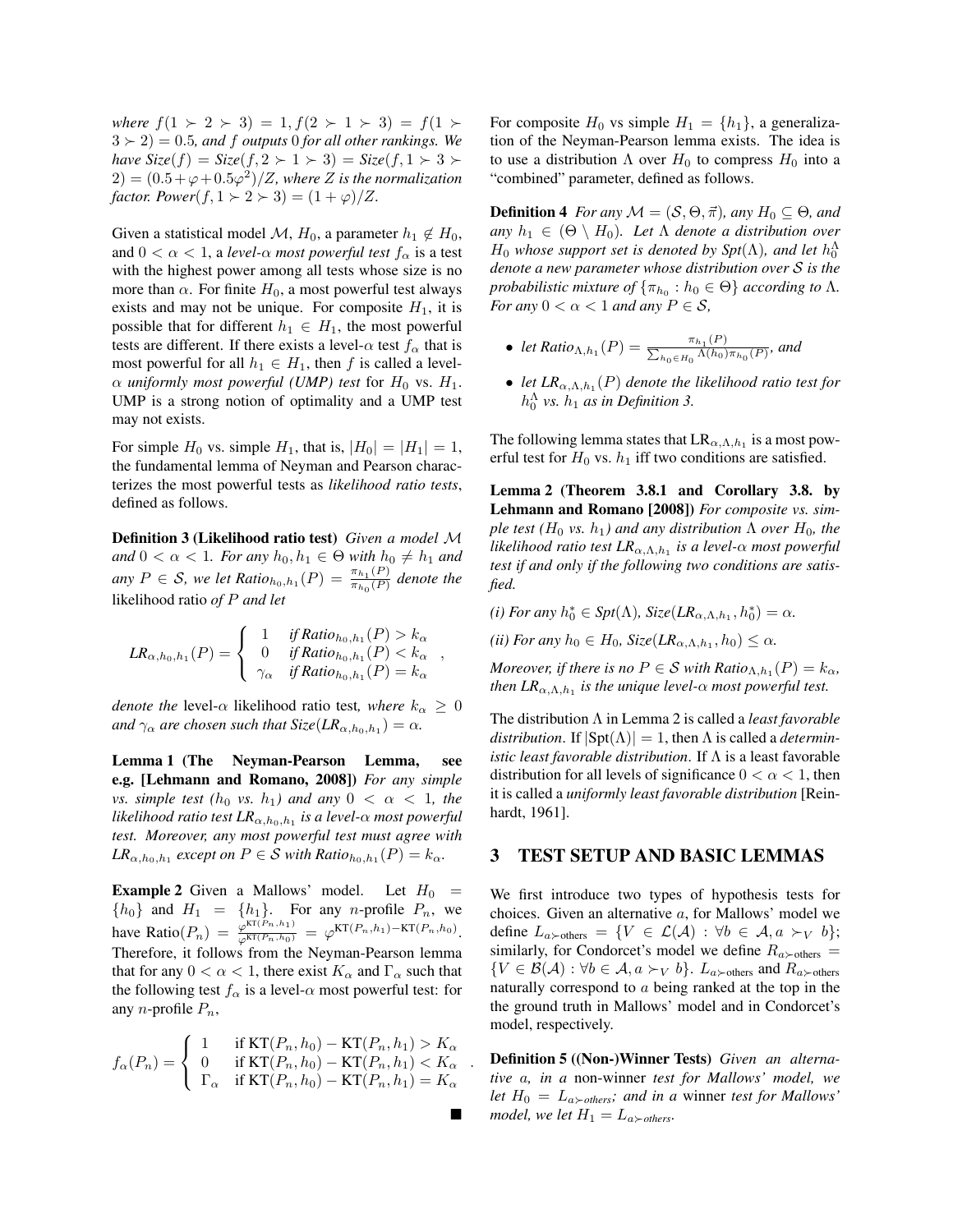*Given an alternative a, in a* non-winner *test for Condorcet's model, we let*  $H_0 = R_{a \succ others}$ *; and in a winner test for Condorcet's model, we let*  $H_1 = R_{a \succ others}$ .

The rationale behind the naming of "non-winner" and "winner" is the following. Because  $H_0$  is often chosen as the devil's advocate and the goal of testing is often to reject  $H_0$ , when setting  $H_0 = L_a$ <sub>>others</sub> under Mallows' model, we are hoping to reject  $H_0$ , which means that  $a$ is not the winner. We note that the decision-maker still needs to specify  $H_1$  in a non-winner test and specify  $H_0$ in a winner test. Various natural choices of  $H_1$  or  $H_0$ will be explored in Section 4 and Section 5.

We now present two general lemmas on least favorable distributions that will be frequently used in this paper. For any model  $M = (S, \Theta, \vec{\pi})$ , any composite vs. simple test  $(H_0$  vs.  $h_1$ ), any distribution  $\Lambda$  over  $H_0$ , and any  $h_0 \in H_0$ , we define a random variable  $X_{h_0}^{\Lambda}$  :  $S \to \mathbb{R}$  such that for any  $P \in S$ ,  $\Pr(P) = \pi_{h_0}(P)$ and  $X_{h_0}^{\Lambda}(P) = \log \text{Ratio}_{\Lambda, h_1}(P)$ . A random variable X *weakly first-order stochastically dominates* (*weakly dominates* for short) another random variable *Y*, if for all  $p \in \mathbb{R}$ ,  $Pr(X \geq p) \geq Pr(Y \geq p)$ .

Lemma 3  $\Lambda$  *is a uniformly least favorable distribution for*  $H_0$  *vs.*  $h_1$  *if and only if for any*  $h_0^* \in Spt(\Lambda)$  *and any*  $h_0 \in H_0$ ,  $X_{h_0^*}^{\Lambda}$  *weakly dominates*  $X_{h_0}^{\Lambda}$ .

*Proof:* To simplify notation we let  $LR_{\alpha}$  and Ratio to denote  $LR_{\alpha,\Lambda,h_1}$  and Ratio<sub> $\Lambda,h_1$ </sub>, respectively. For any  $0 < \alpha < 1$  and any  $h_0 \in H_0$ , we have

$$
\begin{split} \text{Size}(\text{LR}_{\alpha}, h_{0}) &= \sum_{P \in \mathcal{S}:\text{Ratio}(P) > k_{\alpha}} \pi_{h_{0}}(P) \\ &+ \gamma_{\alpha} \sum_{P \in \mathcal{S}:\text{Ratio}(P) = k_{\alpha}} \pi_{h_{0}}(P) \\ &= \Pr(X_{h_{0}}^{\Lambda} > \log k_{\alpha}) + \gamma_{\alpha} \Pr(X_{h_{0}}^{\Lambda} = \log k_{\alpha}) \qquad (1) \\ &= (1 - \gamma_{\alpha}) \Pr(X_{h_{0}}^{\Lambda} > \log k_{\alpha}) + \gamma_{\alpha} \Pr(X_{h_{0}}^{\Lambda} \ge \log k_{\alpha}) \\ &= (1 - \gamma_{\alpha}) \lim_{x \to \log k_{\alpha}} \Pr(X_{h_{0}}^{\Lambda} \ge x) + \gamma_{\alpha} \Pr(X_{h_{0}}^{\Lambda} \ge k_{\alpha}) \end{split}
$$

The "if" direction: for any  $h_0 \in H_0$  and any  $h_0^* \in$ Spt( $\Lambda$ ), because  $X_{h_0^*}^{\Lambda}$  weakly dominates  $X_{h_0}^{\Lambda}$ , we have that for any  $x \in \mathbb{R}$ ,  $\Pr(X_{h_0^*}^{\Lambda} \geq x) \geq \Pr(X_{h_0}^{\Lambda} \geq x)$ *x*). It follows from (1) that  $Size(LR_{\alpha}, h_1), h_0^* ) \geq$ Size(LR<sub> $\alpha$ </sub>, h<sub>0</sub>). By Lemma 2, LR<sub> $\alpha$ </sub> is a level- $\alpha$  most powerful test. Therefore  $\Lambda$  is a uniformly least favorable distribution.

The "only if" direction: suppose for the sake of contradiction that this is not true. Let  $h_0 \in H_0$  and  $h_0^* \in \text{Spt}(\Lambda)$  be such that  $X_{h_0^*}^{\Lambda}$  does not weakly dominate  $X_{h_0}^{\Lambda}$ . It follows that there exists  $x \in \mathbb{R}$  such that  $\Pr(X_{h_0^*}^{\Lambda} \geq x) < \Pr(X_{h_0}^{\Lambda} \geq x)$ . Let  $\alpha = \Pr(X_{h_0^*}^{\Lambda} \geq x)$ .

Because  $\Lambda$  is uniformly least favorable, the size of LR<sub> $\alpha$ </sub> must be  $\alpha$ , where  $k_{\alpha} = 2^x$  and  $\gamma_{\alpha} = 1$ . By Lemma 2,  $Pr(X_{h_0}^{\Lambda} \geq x) =$  Size(LR<sub> $\alpha$ </sub>,  $h_0$ )  $\geq$  Size(LR<sub> $\alpha$ </sub>,  $h_0^*$ ) =  $Pr(X_{h_0^*}^{\Lambda} \geq x)$ , which is a contradiction.  $\Box$ 

**Example 3** Let  $M$  denote a Mallows' model with  $m =$ 3 and  $n = 1$ . Let  $\mathcal{A} = \{1, 2, 3\}$ ,  $h_1 = [1 \succ 2 \succ 3]$ and let  $\Lambda$  denote the uniform distribution over  $\{2 \succ 1 \succ \}$  $3$ ,  $[1 \succ 3 \succ 2]$ . We will apply Lemma 3 to prove that  $\Lambda$  is a uniformly least favorable distribution for testing  $H_0 = (\mathcal{L}(\mathcal{A}) - \{[1 \succ 2 \succ 3]\})$  vs.  $[1 \succ 2 \succ 3]$ . The likelihood ratios of all rankings are summarized in Table 2 in the increasing order.

|                                                                                                | $2 \succ 1$ | others | $1 \succ 2 \succ 3$ |
|------------------------------------------------------------------------------------------------|-------------|--------|---------------------|
| Ratio <sub><math>\Lambda</math>,1<math>\succ</math>2<math>\succ</math>3(<math>V</math>):</sub> |             |        |                     |

Table 2: Likelihood ratios.

For any  $h_1 \in H_0$ ,  $X_{h_0}^{\Lambda}$  takes three values:  $\log \frac{1}{\varphi}$ ,  $\log \frac{2\varphi}{1+\varphi^2}$ , and  $\log \varphi$ . The probabilities for the five random variables taking these three values are summarized in Table 3.

|                                                                                  | $\log \varphi$ |  |
|----------------------------------------------------------------------------------|----------------|--|
| $X_{1\succ 3\succ 2}^{\Lambda}$ and $X_{2\succ 1\succ 3}^{\Lambda}$              |                |  |
| $\lambda_1$ and $X_{3 \geq 1 \geq 2}^{\Lambda}$<br>$X_{2\succ 3\succ}^{\Lambda}$ |                |  |
|                                                                                  |                |  |

Table 3:  $X_{h_0}^{\Lambda}$  for all  $h_0 \in H_0$ , where *Z* is the normalization factor.

Because  $0 < \varphi < 1$ , it is not hard to verify that  $X_{1 \succ 3 \succ 2}^{\Lambda}$ and  $X_{2 \succ 1 \succ 3}^{\Lambda}$  weakly dominate other random variables. By Lemma 3,  $\Lambda$  is a uniformly least favorable distribution.

Our second lemma states that if we can find a deterministic uniformly least favorable distribution for  $n = 1$ , then it is also uniformly least favorable for the same statistical model with  $n \geq 2$  i.i.d. samples.

**Lemma 4** *Suppose*  $\Lambda$  *is a deterministic uniformly least favorable distribution for composite vs. simple test*  $(H_0)$ *vs.*  $h_1$ *)* under  $\mathcal{M} = (\mathcal{S}, \Theta, \vec{\pi})$ *. Then for any*  $n \in \mathbb{N}$ *,*  $\Lambda$  *is also a uniformly least favorable distribution for testing H*<sub>0</sub> *vs. h*<sub>1</sub> *under*  $M = (S^n, \Theta, \vec{\pi})$  *with n i.i.d. samples.* 

All missing proofs can be found in the appendix.

#### 4 UMP TESTS FOR MALLOWS

In this section, we present results on UMP non-winner and winner tests for Mallows' model.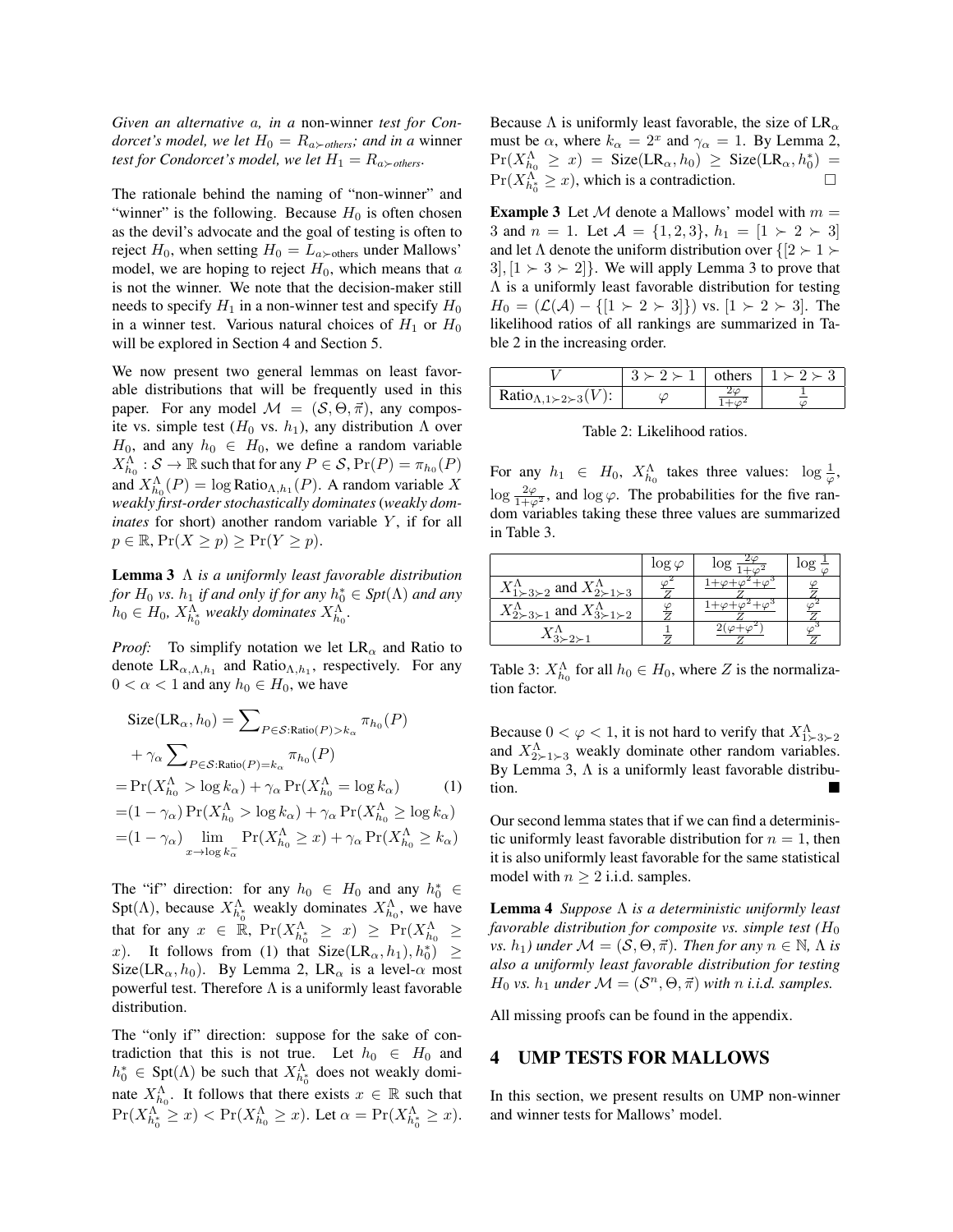Non-Winner Tests for Mallows. The first theorem (Theorem 1) of this subsection is a warmup, whose main goal is to define a test  $f_{\alpha,a,B}$  that is UMP for any simple  $H_1$  that consists in a linear order where  $a$  is not ranked at the top. The main theorem of this section is Theorem 1, which characterizes all UMP non-winner tests for arbitrary choices  $H_1$ .

For any profile *P*, any  $B \subset A$ , and any  $a \in (A - B)$ , we let  $w_P(B \succ a) = \sum_{b \in B} w_P(b \succ a)$ , that is, the total weights on edges from  $B$  to  $a$  in  $WMG(P)$ .

Theorem 1 (A most powerful non-winner test for Mallows) *Given a Mallows' model <sup>M</sup>Ma, for any alternative*  $a$ *, any ranking*  $h_1$  *where*  $a$  *is not ranked at the top,* any  $0 < \alpha < 1$ , and any *n*, the following test is a level- $\alpha$ *UMP for testing*  $L_{a \succ others}$  *vs.*  $h_1$ *. For any n*-profile  $P_n$ *,* 

$$
f_{\alpha,a,B}(P_n) = \left\{ \begin{array}{ll} 1 & \textit{if } w_{P_n}(B \succ a) > K_\alpha \\ 0 & \textit{if } w_{P_n}(B \succ a) < K_\alpha \\ \Gamma_\alpha & \textit{if } w_{P_n}(B \succ a) = K_\alpha \end{array} \right.
$$

*,*

*where B is the set of alternatives ranked above a in*  $h_1$ *, and*  $K_{\alpha}$  *and*  $\Gamma_{\alpha}$  *are chosen s.t. the size of*  $f_{\alpha,a,B}$  *is*  $\alpha$ *.* 

*Proof:* The proof proceeds by identifying a uniformly least favorable distribution for  $H_0 = L_{a \succ \text{others}}$  vs.  $h_1$ . In fact, let *B* denote the set of alternatives ranked above *a* in  $h_1$ . Let  $h_0^*$  denote the ranking that is obtained from  $h_1$ by raising *a* to the top position. We will prove that the deterministic distribution  $\Lambda$  at  $\{h_0^*\}$  is a uniformly least favorable distribution.

Let  $LR_{\alpha}$  denote  $LR_{\alpha,h_0^*,h_1}$  and let Ratio denote Ratio $h_{0}^*$ ,  $h_1$ . Recall that both are defined in Definition 3. We first prove the theorem for  $n = 1$ . By Lemma 3, it suffices to prove that for any  $h_0 \in H_0$ ,  $X_{h_0^*}^{\Lambda}$  weakly dominates  $X_{h_0}^{\Lambda}$ . For any ranking *V* and any pair of alternatives *b*, *c*, we let  $I(b \succ_V c) = 1$  if  $b \succ_V c$ , otherwise  $I(b \succ_V c) = 0$ . For any single-vote profile  $P = \{V\},\$ we have:

$$
\log \text{Ratio}(P) = (\text{KT}(V, h_1) - \text{KT}(V, h_0^*)) \log \varphi
$$
  
=  $\log \varphi \sum_{c \succ_V d} (I(d \succ_{h_1} c) - I(d \succ_{h_0^*} c))$   
=  $\log \varphi (\sum_{b \in B: a \succ_V b} (I(b \succ_{h_1} a) - I(b \succ_{h_0^*} a))$   
+  $\sum_{b \in B: b \succ_V a} (I(a \succ_{h_1} b) - I(a \succ_{h_0^*} b)))$   
=  $\log \varphi \cdot (|B| - 2w_P(B \succ a))$ 

Therefore, to prove that  $X_{h_0}^{\Lambda}$  weakly dominates  $X_{h_0}^{\Lambda}$ , it suffices to prove for any  $K \in \mathbb{Z}$ ,

$$
\pi_{h_0}(\{P: w_P(B \succ a) \ge K\}) \le \pi_{h_0^*}(\{P: w_P(B \succ a) \ge K\})
$$

Let *M* denote the permutation over *A* such that  $M(h_0) = h_0^*$ . Because  $h_0 \in H_0 = L_a \times_{\text{others}}$ , we have  $M(a) = a$ . Let  $B' = M(B)$ . Because Kendall-Tau distance is invariant to permutations, for any  $P \in \mathcal{L}(\mathcal{A})$  we have  $\pi_{h_0}(P) = \pi_{M(h_0)}(M(P))$  and

$$
\pi_{h_0}(\{P : w_P(B \succ a) \ge K\})
$$
  
= $\pi_{M(h_0)}(\{M(P) : w_{M(P)}(M(B) \succ M(a)) \ge K\})$   
= $\pi_{h_0^*}(\{M(P) : w_{M(P)}(B' \succ M(a)) \ge K\})$   
= $\pi_{h_0^*}(\{P : w_P(B' \succ a) \ge K\})$ 

Therefore, it suffices to prove that  $\pi_{h_0^*}(\lbrace P : w_P(B' \rbrace)$  $(a) \geq K$ })  $\leq \pi_{h_0^*}(\{P : w_P(B \succ a) \geq K\})$ . We will prove a stronger lemma. Given any  $W \in \mathcal{L}(\mathcal{A})$  and  $C', C \subseteq \mathcal{A}$  with  $C \neq C'$  and  $|C| = |C'|$ , we say that  $C$  *dominates*  $C'$  w.r.t.  $W$  if there exists a one-one map- $\text{ping } F: (C - C') \to (C' - C) \text{ such that for all } c \in C$ we have  $c \succ_W F(c)$ . In words, C' can be obtained from *C* by lowering some alternatives according to *W*.

**Lemma 5** *Under a Mallows' model, for any*  $\varphi$ *, any*  $K \in$  $\mathbb{N}$ *, any*  $a \in \mathcal{A}$ *, any*  $W \in \mathcal{L}(\mathcal{A})$ *, and any*  $C', C \subseteq \mathcal{A}$ *such that C dominates C' w.r.t. W*, we have  $\pi_W({P : P})$  $w_P(C' \succ a) \ge K$   $\}$ )  $\le \pi_W({P : w_P(C \succ a) \ge K})$ .

It follows from Lemma 5 that  $X_{h_0^*}^{\Lambda}$  weakly dominates  $X_{h_0}^{\Lambda}$ , which means that  $\Lambda$  is a uniformly least favorable distribution for  $n = 1$  by Lemma 3. We note that  $\Lambda$  is deterministic. Therefore, by Lemma 4,  $\Lambda$  is also a uniformly least favorable distribution for Mallows' model with any  $n \in \mathbb{N}$ , which means that the corresponding likelihood ratio test  $LR_{\alpha}$  is most powerful. It is not hard to verify that  $LR_{\alpha} = f_{\alpha,a,B}$ . Moreover, because  $\Lambda$  is deterministic, any most powerful test  $f$  for  $H_0$  vs.  $h_1$  must also be most powerful for the simple vs. simple test  $(h_0^*$  vs.  $h_1$ ). By the Neyman-Pearson lemma (Lemma 1),  $f$  must agree with  $LR_{\alpha}$  except on  $P_n$  such that Ratio( $P_n$ ) =  $k_\alpha$ , which corresponds to  $P_n$ with  $w_{P_n}(B \succ a) = K_\alpha$ .

Theorem 1 can be extended to the following characterization of all UMP non-winner tests ( $H_0 = L_{a \succ \text{others}}$ ) for Mallows' model. For any  $B \subset \mathcal{A}$  and  $a \in (\mathcal{A} \backslash B)$ , we let  $L_{B\succ a} \subseteq \mathcal{L}(\mathcal{A})$  denote the set of all rankings where the set of alternatives ranked above *a* is exactly *B*. For example, when  $m = 4$ ,  $L_{\{c\}\succ a} = \{[c \succ a \succ b \succ d], [c \succ a$  $a \succ d \succ b$ ].

Theorem 2 (Characterization of UMP non-winner tests for Mallows) *Given a Mallows' model <sup>M</sup>Ma with*  $m \geq 2$  *and*  $n \geq 2$ *, there exists a UMP test for*  $H_0 =$  $L_{a \succ others}$  *vs.*  $H_1$  *for all*  $0 < \alpha < 1$  *if and only if there exists*  $B \subseteq A$  *such that*  $H_1 \subseteq L_{B \succ a}$ *.* 

*Moreover, when*  $H_1 \subseteq L_{B\succ a}$ *, we have that*  $f_{\alpha,a,B}$  *as defined in Theorem 1 is a UMP test.*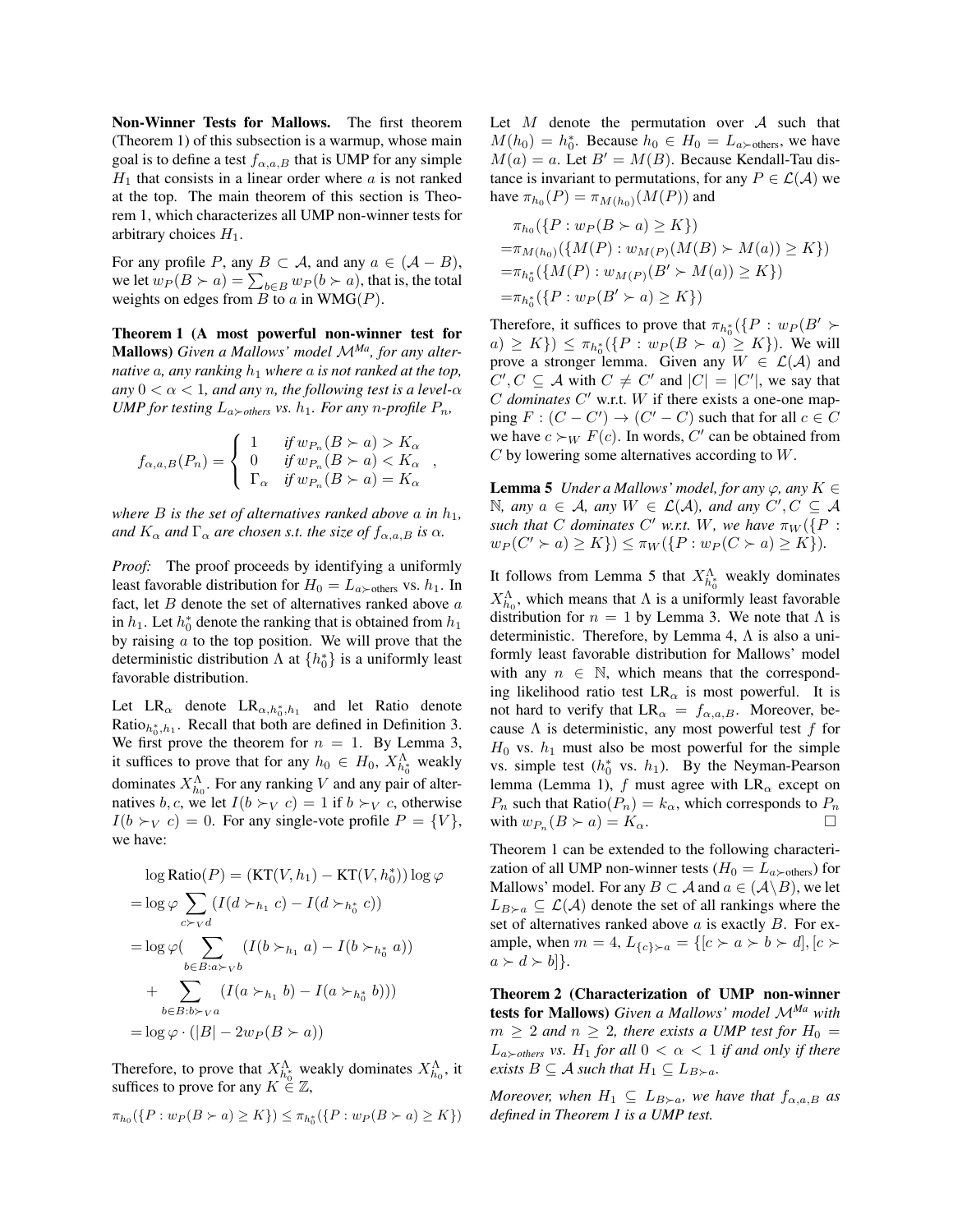**Example 4** Let  $P_7$  denote the profile mentioned in the beginning of Introduction. Suppose we want to test whether there is enough evidence to claim that *a* cannot be the winner. We can apply a non-winner test on *a* by letting  $H_0 = L_{a \succ \text{others}}$  and  $H_1 = L_{\text{others} \succ a}$ . By Theorem 2,  $f_{\alpha,a,B}$  is a UMP test, where  $B = \{b, c\}$ . The test can be done by computing the test statistic  $\mathcal{T} = w_{P_7}(B \succ a) = -2$ , and then checking if  $\mathcal{T}$  is in the critical region  $(K_{\alpha}, \infty)$  for some pre-computed  $K_{\alpha}$ . If  $\mathcal{T} \in (K_\alpha, \infty)$ , then  $H_0$  is rejected, which means that *a* should not be chosen as the winner. If  $\mathcal{T} = K_{\alpha}$ , then  $H_0$  is rejected with probability  $\Gamma_\alpha$ . Otherwise  $H_0$  cannot be rejected, meaning that there is not enough evidence to claim that  $a$  cannot be the winner.

Winner Tests for Mallows. We now consider UMP winner tests under Mallows' model ( $H_1 = L_{a \succ \text{others}}$ ) for two natural choices of  $H_0$ :  $H_0 = L_{\text{others}\succ a}$  in Theorem 3, which means that *a* is ranked in the bottom in the ground truth, and  $H_0 = (L(A) - H_1)$  in Theorem 4 and 5, which means that *a* is not ranked at the top in the ground truth.

#### Theorem 3 (A UMP winner test under Mallows)

*Given a Mallows' model <sup>M</sup>Ma, for any alternative <sup>a</sup>,* any  $0 < \alpha < 1$ , and any *n*, the following test is a level- $\alpha$ *UMP for testing*  $H_0 = L_{others \succ a}$  *vs.*  $H_1 = L_{a \succ others}$ . For *any n-profile Pn,*

$$
f_{\alpha,a}(P_n) = \begin{cases} 1 & \text{if } w_{P_n}(a \succ \text{others}) > K_{\alpha} \\ 0 & \text{if } w_{P_n}(a \succ \text{others}) < K_{\alpha} \\ \Gamma_{\alpha} & \text{if } w_{P_n}(a \succ \text{others}) = K_{\alpha} \end{cases}
$$

*where*  $K_{\alpha}$  *and*  $\Gamma_{\alpha}$  *are chosen s.t. the size of*  $f_{\alpha,a}$  *is*  $\alpha$ *.* 

*Proof:* For any  $h_1 \in H_1$ , we will prove that  $f_{\alpha,a}$  is a most powerful level- $\alpha$  test. Let  $h_0^* \in H_0$  denote the ranking that is obtained from  $h_1$  by moving  $a$  to the bottom position without changing the relative positions of the other alternatives. Like the proof of Theorem 1, it is not hard to check that  $f_{\alpha,a}$  is equivalent to the likelihood ratio test  $LR_{\alpha,h_0^*,h_1}$ .

Because  $f_{\alpha,a}$  is invariant to permutations over  $A \setminus \{a\}$ , for any  $h'_0 \in H_0$  and any permutation *M* over  $A \setminus \{a\}$ , we have  $Size(f_{\alpha,a}, h'_0) = Size(f_{\alpha,a}, M(h'_0))$ . In particular, let *M* denote the permutation such that  $M(h'_0)$  =  $h_0^*$ . We have  $Size(f_{\alpha,a}, h_0') = Size(f_{\alpha,a}, h_0^*)$ . It follows from Lemma 2 that  $f_{\alpha,a}$  is most powerful, by letting  $\Lambda$ to be the deterministic distribution on  $\{h_0^*\}$ .

Example 5 Let us continue with the setting in Example 4. Suppose we want to test whether there is enough evidence to claim that *a* is the winner. We can apply a winner test on *a* by letting  $H_0 = L_{\text{others}\succ a}$  and  $H_1 = L_{a \succ \text{others}}$ , i.e. switching the roles of  $H_0$  and  $H_1$  in Example 4. By Theorem 3,  $f_{\alpha,a}$  is a UMP test. The test can be done by computing the test statistic  $\mathcal{T} =$  $w_{P_7}(a > \text{others})=2$ , and then checking if  $\mathcal T$  is in the critical region  $(K^*_{\alpha}, \infty)$  for some pre-computed  $K^*_{\alpha}$ . If  $\mathcal{T} \in (K_{\alpha}^*, \infty)$ , then  $H_0$  is rejected, which means that *a* should be chosen as the winner. If  $\mathcal{T} = K^*_{\alpha}$ , then  $H_0$  is rejected with a pre-computed probability  $\Gamma^*_{\alpha}$ . Otherwise  $H_0$  cannot be rejected, meaning that there is no enough evidence to claim that  $a$  is the winner.

The following two theorems identify conditions on  $\varphi$  in Mallows' model for the UMP winner test  $H_0 = (\mathcal{L}(\mathcal{A}) \setminus \mathcal{A})$  $H_1$ ) vs.  $H_1 = L_a$ <sub>>others</sub> when  $n = 1$ .

Theorem 4 *Let <sup>M</sup>Ma denote a Mallows' model with*  $n = 1$ *, any*  $m \geq 4$ *, and any*  $\varphi < 1/m$ *. There exists*  $0 < \alpha < 1$  *such that no level-* $\alpha$  *UMP test exists for*  $H_0 = (\mathcal{L}(\mathcal{A}) - H_1)$  *vs.*  $H_1 = L_a \rightarrow otherwise$ .

Theorem 5 *Let <sup>M</sup>Ma denote a Mallows' model with*  $n = 1$  *and any*  $m \geq 4$ *. There exists*  $\epsilon > 0$  *such that for any*  $\varphi > 1 - \epsilon$  *and any*  $\alpha$ *, a UMP test exists for*  $H_0 = (\mathcal{L}(\mathcal{A}) - H_1)$  *vs.*  $H_1 = L_a \rightarrow otherwise$ .

# 5 UMP TESTS FOR CONDORCET

We first prove two general theorems on UMP tests for statistical models that combine multiple independent models, and then apply them to characterize UMP tests under Condorcet's model.

Definition 6 (Combining two models) *Given two mod* $e$ *ls*  $M_X = (S_X, \Theta_X, \vec{\pi}_X)$  *and*  $M_Y = (S_Y, \Theta_Y, \vec{\pi}_Y)$ *, we let*  $M_X \otimes M_Y = (\mathcal{S}_X \times \mathcal{S}_Y, \Theta_X \times \Theta_Y, \vec{\pi}_X \times \vec{\pi}_Y)$ , *where for any*  $(\pi_{\theta_X}, \pi_{\theta_Y}) \in \vec{\pi}_X \times \vec{\pi}_Y$  *and any*  $P_X \in \mathcal{S}_X$ *and*  $P_Y \in S_Y$ *, we let*  $(\pi_{\theta_X}, \pi_{\theta_Y})(P_X, P_Y) = \pi_{\theta_X}(P_X) \cdot$  $\pi_{\theta_Y}(P_Y)$ .

**Example 6** *Given a Condorcet's model*  $\mathcal{M}^{C_0}$  *with*  $m =$ 3*. Let*  $A = \{1, 2, 3\}$ *. For any pair of alternatives*  $\{a, b\}$ *, we let*  $\mathcal{M}_{\{a,b\}} = (\{0,1\}^n, \{0,1\}, \vec{\pi})$  *denote the restriction of <sup>M</sup>Co on the pairwise comparison between <sup>a</sup> and b. We have*  $M^{C_0} = M_{\{1,2\}} \otimes M_{\{2,3\}} \otimes M_{\{1,3\}}$ *.* 

Given two models  $\mathcal{M}_X$  and  $\mathcal{M}_Y$ , the next theorem provides a way to leverage a least favorable distribution for a composite vs. simple test under  $\mathcal{M}_X$  to a least favorable distribution for a composite vs. simple test under the combined model  $\mathcal{M}_X \otimes \mathcal{M}_Y$ .

**Lemma 6** For any pair of models  $\mathcal{M}_X$  and  $\mathcal{M}_Y$ , suppose  $\Lambda_X$  *is a least favorable distribution for composite vs. simple test*  $(H_{0,X}$  *vs.*  $x_1)$  *under*  $M_X$ *. For any*  $y_1 \in \Theta_Y$ , let  $\Lambda^*$  be the distribution over  $H_{0,X} \times \Theta_Y$ *where for all*  $x \in H_{0,X}$ ,  $\Lambda^*(x, y_1) = \Lambda_X(x)$ *. Then,*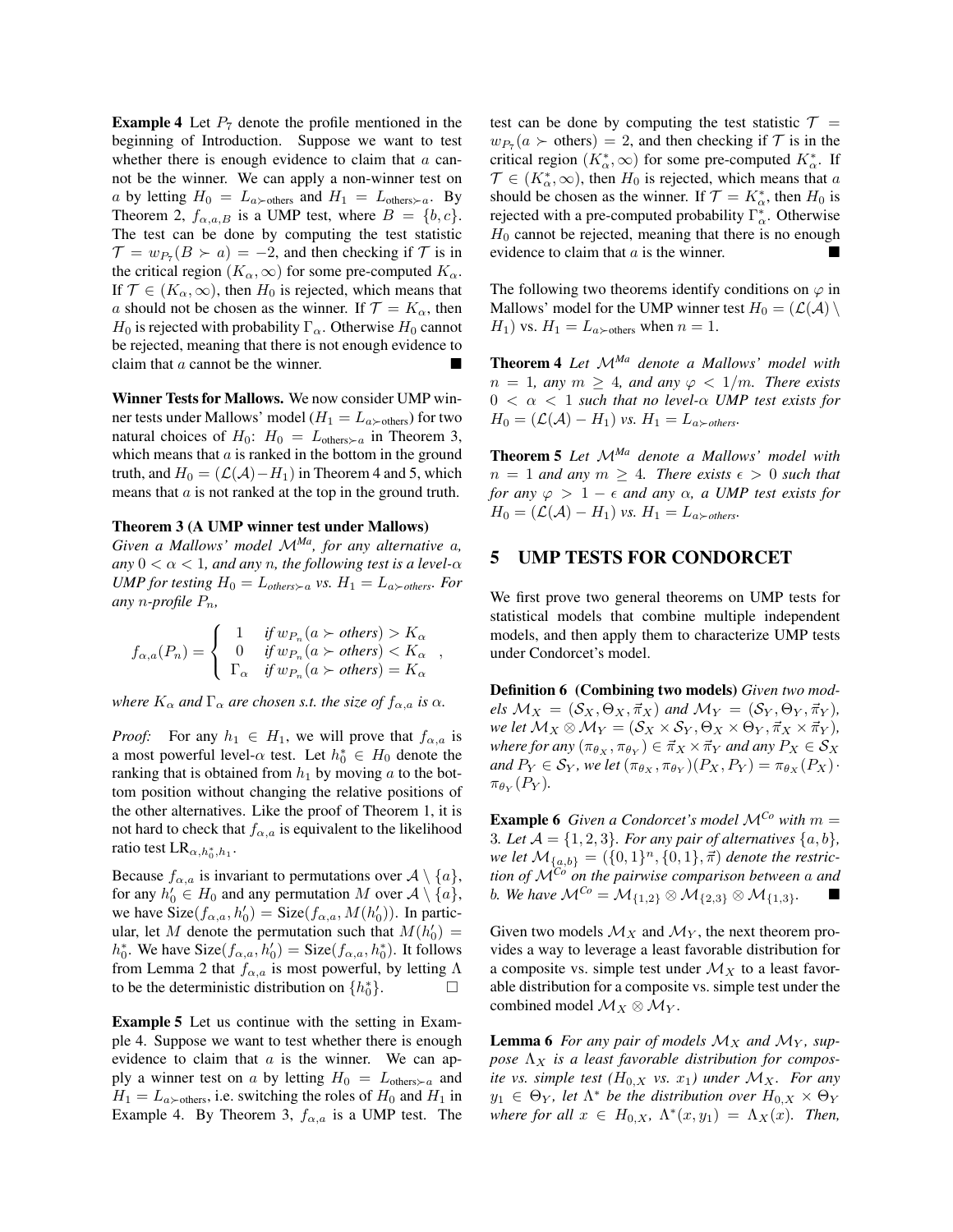$\Lambda^*$  *is a least favorable distribution for*  $H_{0,X} \times \Theta_Y$ *vs.*  $(x_1, y_1)$  *under*  $\mathcal{M}_X \otimes \mathcal{M}_Y$ *.* 

**Example 7** Continuing Example 6, we let  $\mathcal{M}_X$  =  $M_{\{1,2\}}$ ,  $H_{0,X} = \{0\}$ ,  $x_1 = 1$ , let  $\Lambda_X$  be the deterministic distribution over  $\{0\}$ , and let  $\mathcal{M}_Y = \mathcal{M}_{\{2,3\} \times \{1,3\}}$ and  $y_1 = (1, 1)$ .  $\Lambda_X$  is a least favorable distribution according to the Neyman-Pearson lemma (Lemma 1). Let  $\Lambda^*$  denote the deterministic distribution over  $\{(0, 1, 1)\}.$ It follows from Lemma 6 that  $\Lambda^*$  is a least favorable distribution for  $({0} \times {0,1}^2)$  vs.  $(1,1,1)$  under Condorcet's model.

The next theorem focuses on the setting where we combine  $t \in \mathbb{N}$  identical statistical models  $\mathcal{M}_X$ . Given  $\mathcal{M}_X = (\mathcal{S}, \Theta, \vec{\pi})$ , a distribution  $\Lambda$  over  $\Theta$ , any  $\theta^* \in \Theta$ , and any  $t \in \mathbb{N}$ , we let  $(M_X)^t = M_X \otimes \cdots \otimes M_X$ 

and define the extension of  $\Lambda$  to  $\Theta^t$  w.r.t.  $\theta^*$ , denoted by Ext $(\Lambda, \theta^*, t)$ , as follows. Let  $\vec{\theta}^* = (\theta^*, \dots, \theta^*) \in$  $\Theta^t$ . For any  $j \in t$  and any  $\theta \in \Theta$ , we have  $\text{Ext}(\Lambda, \theta^*, t)(\theta, [\vec{\theta}^*]_{-j}) = \frac{1}{t}\Lambda(\theta)$ . That is,  $\text{Ext}(\Lambda, \theta^*, t)$ generates a vector  $\vec{\theta} \in \Theta^t$  in the following two steps. First, a number  $j \leq t$  is chosen uniformly at random. Then, we fix the components of  $\theta$  to be  $\theta^*$ , except for the *j*-th component, which is generated from  $\Theta$  according to  $\Lambda$ .

For any  $H_0 \subseteq \Theta$  and any  $h_1 \in (\Theta \setminus H_0)$ , we let  $\vec{h}_1 =$  $(h_1,\ldots,h_1)$  $\leftarrow$   $\leftarrow$   $\leftarrow$ ) and let  $\text{Ext}(H_0, h_1, t) = (\{H_0 \cup \{h_1\}\}^t \setminus$  $\{\vec{h}_1\}$ ).

**Example 8** In the setting of Example 6, we let  $\mathcal{M}_X$  =  $\mathcal{M}_{\{1,2\}}$ , let  $\Lambda$  denote the deterministic distribution over  $\{0\}$ , let  $H_0 = \{0\}$  and  $h_1 = 1$ . Then, Ext( $\Lambda$ , 1, 3) is the uniform distribution over  $\{(0,1,1), (1,0,1), (1,1,0)\},\$  $\vec{h}_1 = (1, 1, 1),$  and  $\text{Ext}(H_0, 1, 3) = (\{0, 1\}^3 \setminus$  $\{(1,1,1)\}\$ .

**Lemma 7** For any model  $\mathcal{M}_X$  and any  $t \in \mathbb{N}$ , sup $pose \Lambda$  *is a uniformly least favorable distribution for composite vs. simple test* ( $H_0$  *vs.*  $h_1$ ) under  $M_X$ . Then  $Ext(\Lambda, h_1, t)$  *is a uniformly least favorable distribution for*  $Ext(H_0, h_1, t)$  *vs.*  $\vec{h}_1$  *in*  $(\mathcal{M}_X)^t$ .

Example 9 In the setting of Example 8, it follows from Lemma 7 that the uniform distribution over *{*(0*,* 1*,* 1)*,*(1*,* 0*,* 1)*,*(1*,* 1*,* 0)*}* is a uniformly least favorable distribution for testing  $Ext(H_0, 1, 3) = (\{0, 1\}^3 \setminus$  $\{\vec{1}\}\)$  vs.  $\vec{h}_1 = (1, 1, 1)$  under  $({\cal M}_X)^3$ , which is the Condorcet's model with  $m = 3$ .

Non-Winner Tests for Condorcet. We are now ready to characterize UMP tests for Condorcet's model by applying Lemma 6 and 7. Theorem 6 and Theorem 7 of this section are counterparts of Theorem 1 and Theorem 2 (both are for Mallows' model), respectively, though the proof techniques are quite different.

Theorem 6 (A most powerful non-winner test for Condorcet) *Given a Condorcet's model <sup>M</sup>Co with <sup>m</sup>* 2*, for any*  $a \in \mathcal{A}$ *, any*  $h_1 \in (\mathcal{B}(\mathcal{A}) \setminus R_{a \succ \text{others}})$ *, any n, and any*  $\varphi$ *, the following test is most powerful for testing*  $R_{a \succ others}$  *vs.*  $h_1$ *. For any n-profile*  $P_n$ *,* 

$$
g_{\alpha,a,B}(P_n) = \begin{cases} 1 & \text{if } w_{P_n}(B \succ a) > K_{\alpha} \\ 0 & \text{if } w_{P_n}(B \succ a) < K_{\alpha} \\ \Gamma_{\alpha} & \text{if } w_{P_n}(B \succ a) = K_{\alpha} \end{cases}
$$

*where B is the set of alternatives that are preferred to a*  $in h_1$ .

*Proof:* Let  $h_0^*$  denote the binary relation obtained from *h*<sub>1</sub> by enforcing  $a \succ b$  for all  $b \in A$ . We will prove that the deterministic distribution over  $\{h_0^*\}$  is a uniformly least favorable distribution for  $R_{a \succ \text{others}}$  vs.  $h_1$ .

Let  $X = \{ \{a, b\} : b \neq a \}$  denote the pairwise comparisons between alternatives in *A* that involve *a* and let *Y* denote the set of all other pairwise comparisons. Let  $\mathcal{M}_X = (\mathcal{S}_X, \Theta_X, \vec{\pi}_X)$  denote Condorcet's model  $\mathcal{M}^{\text{Co}}$ restricted to *X*. That is,  $S_X = \{0, 1\}^{(m-1)n}, \Theta_X =$  $\{0,1\}^m$  and for any  $\theta \in \Theta_X$  and any  $P_n \in \mathcal{S}_X$ ,  $\pi_{\theta}(P_n) \propto \varphi^{\text{KT}(\theta, P_n)}$ . Similarly, let  $\mathcal{M}_Y$  denote Condorcet's model restricted to *Y*. It follows that  $\mathcal{M}^{Co}$  =  $\mathcal{M}_X \otimes \mathcal{M}_Y$ .

Let  $h_1 = (x_1, y_1)$ , where  $x_1 \in \Theta_X$  and  $y_1 \in \Theta_Y$ . Let  $x_0 \in \Theta_X$  denote the vector that represents  $a \succ b$ for all  $b \in A$ . By Neyman-Pearson lemma (Lemma 1), the deterministic distribution  $\Lambda_X = \{x_0\}$  is a uniformly least favorable distribution for  $x_0$  vs.  $x_1$ . Therefore, by Lemma 6, the deterministic distribution  $\Lambda = \{(x_0, y_1)\}$ is uniformly least favorable for  $\{x_0\} \times \Theta_Y$  vs.  $(x_1, y_1)$ . We note that  $(x_0, y_1) = h_0^*$  and  $(x_1, y_1) = h_1$ . It is not hard to verify that  $g_{\alpha,a,B}$  is equivalent to the likelihood ratio test  $LR_{\alpha,\Lambda,h_1}$ , which is most powerful. The theorem follows after Lemma 2.  $\Box$ 

Subsequently, we have the following characterization of UMP non-winner tests under Condorcet's model ( $H_0 =$  $R_{a \succ \text{others}}$ ). For any  $B \subset \mathcal{A}$ , we let  $R_{B \succ a} \subseteq \mathcal{B}(\mathcal{A})$  denote the set of all binary relations where the set of alternatives that are preferred to *a* is *B*.

Theorem 7 (Characterization of UMP non-winner tests for Condorcet) *Let <sup>M</sup>Co denote a Condorcet's model with any*  $m \geq 2$  *and*  $n \geq 2$ *. There exists a UMP test for*  $H_0 = R_{a \succ others}$  *vs.*  $H_1$  *for every*  $0 < \alpha < 1$  *if and only if there exists*  $B \subseteq A$  *such that*  $H_1 \subseteq R_{B \succ a}$ *.*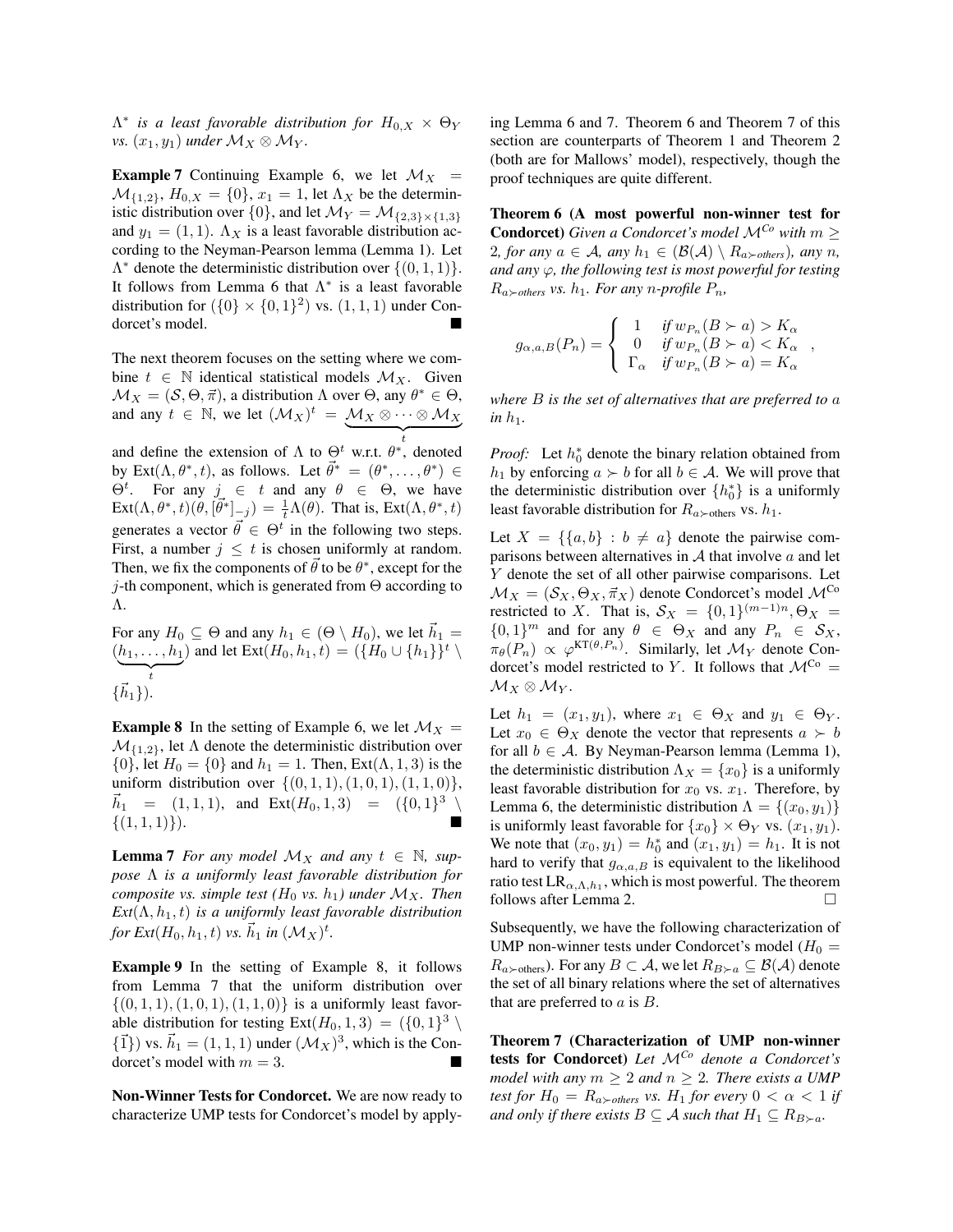*Moreover, when*  $H_1 \subseteq R_{B\succ a}$ ,  $g_{\alpha,a,B}$  *defined in Theorem 6 is a UMP test.*

The proof is similar to the proof of Theorem 2 and is thus omitted.

Winner Tests for Condorcet. Finally, we turn to UMP winner tests for Condorcet's model ( $H_1 = R_{a \succ \text{others}}$ ).

Theorem 8 (A UMP winner test for Condorcet) *Let*  $\mathcal{M}^{C_0}$  *denote a Condorcet's model with any*  $m \geq 2$ , *any*  $n \geq 2$ *, and any*  $\varphi$ *. For any*  $\alpha$ *,*  $g_{\alpha,a}$  *defined below is a level-* $\alpha$  *UMP test for*  $H_0 = (\mathcal{B}(A) \setminus H_1)$ *vs.*  $H_1 = R_{a \succ others}$ *. For any*  $P_n$ *,* 

$$
g_{\alpha,a}(P_n) = \begin{cases} 1 & \text{if Ratio}(P_n) > K_{\alpha} \\ 0 & \text{if Ratio}(P_n) < K_{\alpha} \\ \Gamma_{\alpha} & \text{if Ratio}(P_n) = K_{\alpha} \end{cases}
$$

*,*

 $where$   $Ratio(P_n) = \frac{m-1}{\sum_{b \neq a} \varphi^{w_{P_n}(a \succ b)}}$ , and  $K_\alpha$  and  $\Gamma_\alpha$ *are chosen such that the level of*  $g_{\alpha,a}$  *is*  $\alpha$ *.* 

*Proof:* Let *M*<sup>1</sup> denote Condorcet's model with a single sample. Let  $X_1, \ldots, X_{m-1}$  denote the  $m-1$  pairwise comparisons between *a* and other alternatives. Similarly to the proof of Theorem 6, we let  $\mathcal{M}_{X_1}, \ldots, \mathcal{M}_{X_{m-1}}$ denote the restriction of  $M_1$  on the  $m-1$  pairwise comparisons, and let  $\mathcal{M}_Y$  denote the restriction of  $\mathcal{M}^{C_0}$  on other pairwise comparisons. In fact,  $\mathcal{M}_{X_1}, \dots \mathcal{M}_{X_{m-1}}$ are the same model. It follows that  $\mathcal{M}^{\overline{Co}} = \mathcal{M}_{X_1} \otimes$  $\mathcal{M}_{X_2} \otimes \cdots \otimes \mathcal{M}_{X_{m-1}} \otimes \mathcal{M}_Y$ .

In  $\mathcal{M}_{X_1}$ , let 1 represent that *a* is more preferred in the pairwise comparison. Due to the Neyman-Pearson lemma (Lemma 1), the deterministic distribution  $\Lambda =$  $\{0\}$  is a uniformly least favorable distribution for  $H_0 =$  $\{0\}$  vs.  $h_1 = 1$ . For any  $n \in \mathbb{N}$ , let  $\mathcal{M}_{X_{1,n}}$  denote  $\mathcal{M}_{X_1}$  with *n* i.i.d. samples. It follows from Lemma 4 that  $\Lambda$  is still a uniformly least favorable distribution for  $\mathcal{M}_{X_{1,n}}$ . By Lemma 7, Ext( $\Lambda, h_1, m-1$ ) is a uniformly least favorable distribution for  $Ext(H_0, h_1, m-1)$  =  $(\{0,1\}^{m-1} \setminus {\{\vec{1}\}})$  vs.  $h_1 = \vec{1}$  under  $\mathcal{M}_{X_{1,n}} \otimes \cdots \otimes$  $\mathcal{M}_{X_{m-1,n}}$ .

Let  $\mathcal{M}_{Y,n}$  denote the model obtained from  $\mathcal{M}_Y$  by using *n* i.i.d. samples. For any  $y_1 \in \Theta_{Y,n}$ , let  $\Lambda_{y_1}$  denote the distribution that is obtained from  $Ext(\Lambda, h_1, m-1)$ by appending *y*<sup>1</sup> to each parameter. By Lemma 4,  $\Lambda_{y_1}$  is a uniformly least favorable distribution for  $\text{Ext}(H_0, h_1, m-1) \times \Theta_{Y,n}$  vs.  $(\vec{1}, y_1)$  under  $\mathcal{M}_{X_{1,n}} \otimes$  $\cdots \otimes M_{X_{m-1,n}} \otimes M_{Y,n}$ , which is the Condorcet's model with *n* i.i.d. samples. We note that  $\text{Ext}(H_0, h_1, m-1) \times$  $\Theta_{Y,n} = (\{0,1\}^{m-1} \setminus \{\vec{1}\}) \times \Theta_Y = (\mathcal{B}(\mathcal{A}) \setminus R_{a\succ \text{others}}).$ This means that the likelihood ratio test  $LR_{\alpha,\Lambda_{y_1},(\vec{1},y_1)}$ is a most powerful level- $\alpha$  test for  $(\mathcal{B}(\mathcal{A}) \setminus R_{a \succ \text{others}})$ 

vs.  $(\vec{1}, y_1)$ . We note that for all  $y_1$ , LR<sub> $\alpha, \Lambda_{y_1}, (\vec{1}, y_1)$  is the</sub> same test, which means that it is also UMP. The theorem is proved after noticing that  $g_{\alpha,a} = \text{LR}_{\alpha,\Lambda_{y_1},(\vec{1},y_1)}$ .

# 6 DISCUSSION: BEYOND BINARY **CHOICE**

All UMP tests we have characterized so far are optimal in making binary decisions, such as whether a given alternative *a* is the winner. We propose two natural procedures to choose the winner by combining multiple winner tests ( $H_1 = L_a \rangle$ <sub>others</sub> for Mallows' model and  $H_1 = R_{a \succ \text{others}}$  for Condorcet' model) and nonwinner tests ( $H_0 = L_{a \succ \text{others}}$  for Mallows' model and  $H_0 = R_{a \succ \text{others}}$  for Condorcet' model).

Procedure based on combining winner tests. We first choose any winner test, such as a UMP test characterized in Theorem 3, then find the alternative *a* with the minimum  $\alpha$  such that  $H_0$  is rejected in the winner test, by conducting binary search on  $\alpha$ .<sup>3</sup> This corresponds at a high level to choosing the alternative that is most likely to be the winner according to the tests.

Procedure based on combining non-winner tests. Similarly, we use binary search on  $\alpha$  to find the alternative *a* with the maximum  $\alpha$  such that  $H_0$  is rejected in the non-winner test. This corresponds to choosing the alternative that is mostly unlikely to be a non-winner according to the tests.

Interestingly, both procedures correspond to the Borda voting rule when the proposed UMP tests for Mallows' model are used: in the UMP winner test we let  $H_0 =$  $L_{\text{others}\succ a}$  vs.  $H_1 = L_{a\succ \text{others}}$  as in Example 5, and in the UMP non-winner test we let  $H_0 = L_{a \succ \text{others}}$  vs.  $H_1 =$  $L_{\text{others}\succ a}$  as in Example 4. This provides a new theoretical justification for the Borda rule; or vice versa, Borda provides a justification of the proposed procedure.

# 7 FUTURE WORK

An immediate open question is how to use hypothesis testing for choosing a winner beyond testing whether a given alternative is a winner or not, following the initial thoughts discussed in Section 6. Also, can we characterize UMP tests for other goals of social choice, such as pairwise comparisons? Do UMP tests exist for other statistical models, such as random utility models? How can we efficiently compute the results of the proposed tests?

<sup>&</sup>lt;sup>3</sup>Co-winners exist if they all reject  $H_0$  for the same  $\alpha$ .